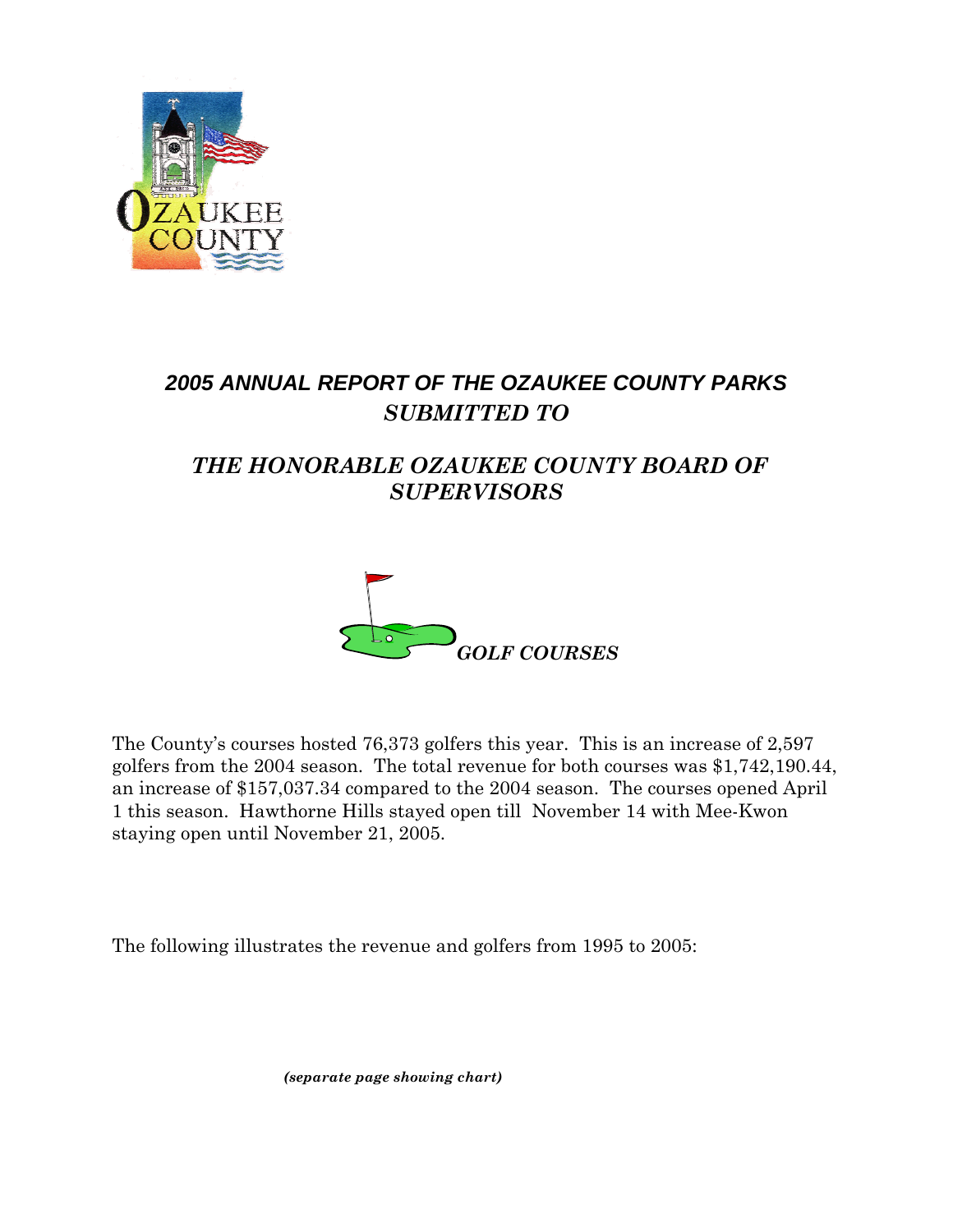

#### *Herbert H. Peters Youth Camp*

Ozaukee County youth groups reserved 28 weekends and 2 weekdays during the year. Revenue for 2005 equals \$2,250.00.

### *Virmond Park*

Virmond Park had a total of 32 reservations and revenue of \$2,265.00. Reservations were up y 12, the revenue increase of \$865.00 from 2004.

### *Waubedonia Park*

Reservations for the park totaled 35 with revenue of \$1,830.00. Camping permits brought in revenue of \$2,365.00 and the sell of firewood brought in \$580.00. Total revenue for Waubedonia was \$4,775.00.

### *Tendick Park*

Tendick Park Shelter was dedicated on August 13, 2005. \$50 revenue was submitted for it's 1st year.

### *Interurban Bike Trail*

In 2005, the PRLM Department, in conjunction with the Parks Department, Highway Department and Ozaukee Interurban Trail Advisory Council, continued work on the grant from the Wisconsin Department of Transportation – Congestion Mitigation and Air Quality Program for \$991,600.00, which comprises 80% of the total project cost of \$1,239,500.00, for the Trail Improvement Project - a significant safety, transportation, recreation, and aesthetic improvement along a section of the Ozaukee Interurban Trail. The PRLM Department, in conjunction with the Parks Department, Highway Department and Ozaukee Interurban Trail Advisory Council, also coordinated and received a \$50,000.00 Phase I and a \$75,000 Phase II WDNR Stewardship Grant, a \$5,000 Port Washington Tourism Council Grant, a \$10,000.00 nationally competitive Bikes Belong Coalition Grant, and assisted the additional private fundraising effort of the Ozaukee Interurban Trail Advisory Council. In addition, the PRLM Department continued to coordinate the Ozaukee Interurban Trail Advisory Council and four associated committees, namely the Sustainability Committee, Rules and Ordinance Committee, Trail Promotions Committee and Trailside Facilities Committee. The PRLM Department has also worked to establish a formal partnership between the Ozaukee Interurban Trail Advisory Council and the Ozaukee County Historical Society, Inc. (a 501(c)(3) nonprofit organization). In early 2005, the County Board approved acceptance of the above-mentioned grants and approved the Ozaukee Interurban Trail - Trail Improvement Project in the Town of Grafton. As part of implementing the design and engineering for the Trail Improvement Project the PRLM Department coordinated two public informational meetings in coordination with the consultant, Bloom Consultants

Also, the PRLM Department assisted the City of Port Washington in applying for a highly competitive statewide Wisconsin Department of Transportation (WisDOT) Multi-modal Transportation Enhancement Grant for the Ozaukee Interurban Trail. The City of Port Washington, in conjunction with Ozaukee County, was approved for a \$150,000.00 Ozaukee Interurban Trail Improvement Project for the City of Port Washington, which will include a railroad underpass in downtown Port Washington and a significant off-road trail extension on both the south and north sides of the City. The WisDOT grant will pay for 80% (\$120,000.00) of the total project costs with the City of Port Washington providing the local 20% matching funds.